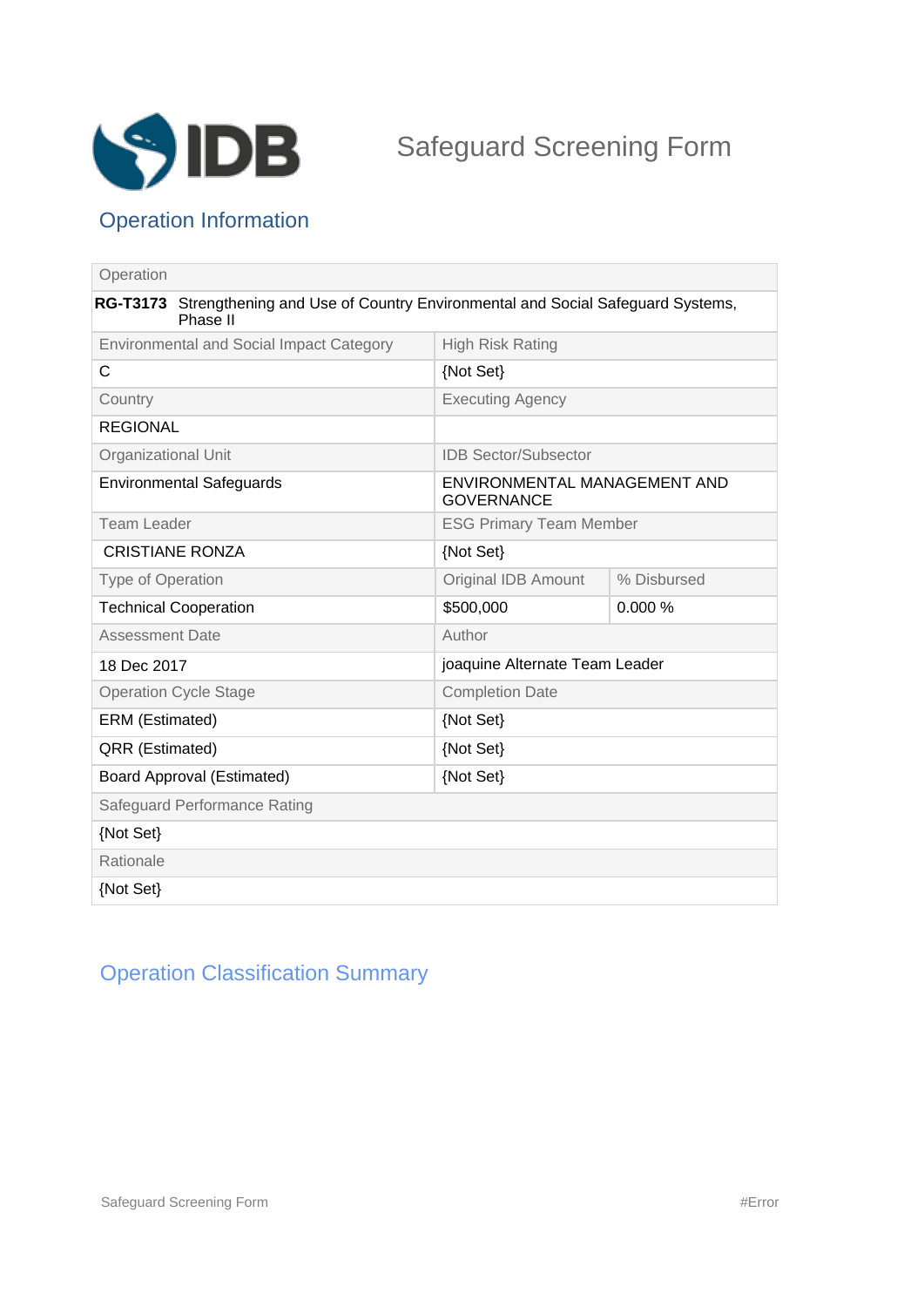

# Safeguard Screening Form

| Overriden Rating | Overriden Justification |
|------------------|-------------------------|
| {Not Set}        | {Not Set}               |
| Comments         |                         |
| {Not Set}        |                         |

### Conditions / Recommendations

No environmental assessment studies or consultations are required for Category "C" operations.

Some Category "C" operations may require specific safeguard or monitoring requirements (Policy Directive B.3).Where relevant, these operations will establish safeguard, or monitoring requirements to address environmental and other risks (social, disaster, cultural, health and safety etc.)

The Project Team must send the PP (or equivalent) containing the Environmental and Social Strategy (the requirements for an ESS are described in the Environment Policy Guideline: Directive B.3) as well as the Safeguard Policy Filter and Safeguard Screening Form Reports.

#### Summary of Impacts / Risks and Potential Solutions

### Disaster Risk Summary

Disaster Risk Level

#### **C**

Disaster / Recommendations

#### {Not Set}

Disaster Summary